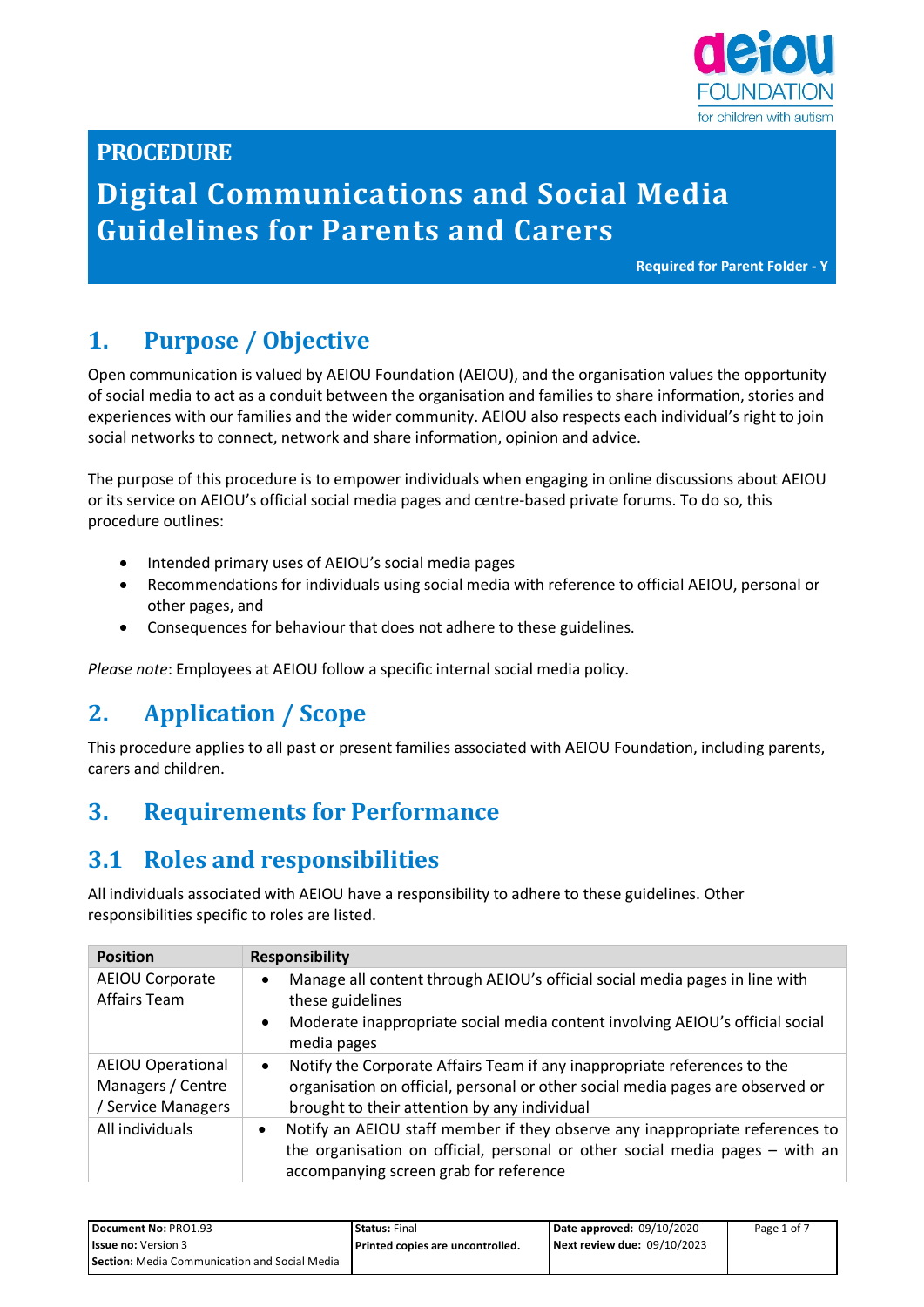## **3.2 Definitions**

| Word or phrase                   | <b>Definition</b>                                                                                                                                                                                    |
|----------------------------------|------------------------------------------------------------------------------------------------------------------------------------------------------------------------------------------------------|
| AEIOU's official<br>social media | Social media pages owned and managed by AEIOU Foundation, and managed by<br>AEIOU's Corporate Affairs Team                                                                                           |
| Public social media<br>pages     | Social media pages that can be viewed by anyone who has access to the internet,<br>and can be posted to on the respective platform by any person in the community<br>who has a corresponding account |
| AEIOU's social<br>community      | An audience that includes any followers or fans of AEIOU's official social media                                                                                                                     |

## **3.3 AEIOU Foundation's social media**

### **Approved AEIOU official social media platforms**

AEIOU Foundation actively engages through public pages on the following social media platforms:

- Facebook
- Instagram
- LinkedIn
- Twitter, and
- YouTube.

### **The nature of AEIOU's official social media pages**

The objective of AEIOU Foundation's presence on their official social media pages is to:

- Raise awareness about autism and early intervention
- Share research as relevant to AEIOU's social community
- Promote AEIOU Foundation as relevant
- Promote events and fundraising activities as relevant to AEIOU's social community
- Share AEIOU centre or AEIOU family news as relevant to AEIOU's social community
- Publicly recognise donors and supporters, and
- Act as a conduit between families, the community and the organisation.

Official AEIOU social media pages are not intended to act as a forum for ASD-related treatment, therapies and causation, or unilateral political or commercial matters.

## **3.4 General online social etiquette**

Whether an individual engages on official AEIOU social media pages, personal social media pages or other online forums, AEIOU encourages all individuals to use social media responsibly, to recognise concerning online behaviour and to access the correct channels to rectify an issue or complaint.

A guiding principle when using social media is:

#### **"If in doubt, don't post it."**

General online social etiquette guidelines to consider include:

- Before posting, ask yourself: 'Why am I posting this?' 'Who can see it?' 'Is it compromising?' and 'What could the outcome be?'
- Be respectful and considerate of your community and the people you are communicating with or about. Everyone has different feelings and opinions, and it is important to respect this online.
- Be careful with humour and sarcasm. These can be easily misconstrued without the addition of body language, tone of voice and facial expressions.
- Choose your audience wisely and ensure you post private matters to a private few.

| Document No: PRO1.93                                 | <b>Status: Final</b>             | Date approved: 09/10/2020   | Page 2 of 7 |
|------------------------------------------------------|----------------------------------|-----------------------------|-------------|
| <b>Issue no:</b> Version 3                           | Printed copies are uncontrolled. | Next review due: 09/10/2023 |             |
| <b>Section:</b> Media Communication and Social Media |                                  |                             |             |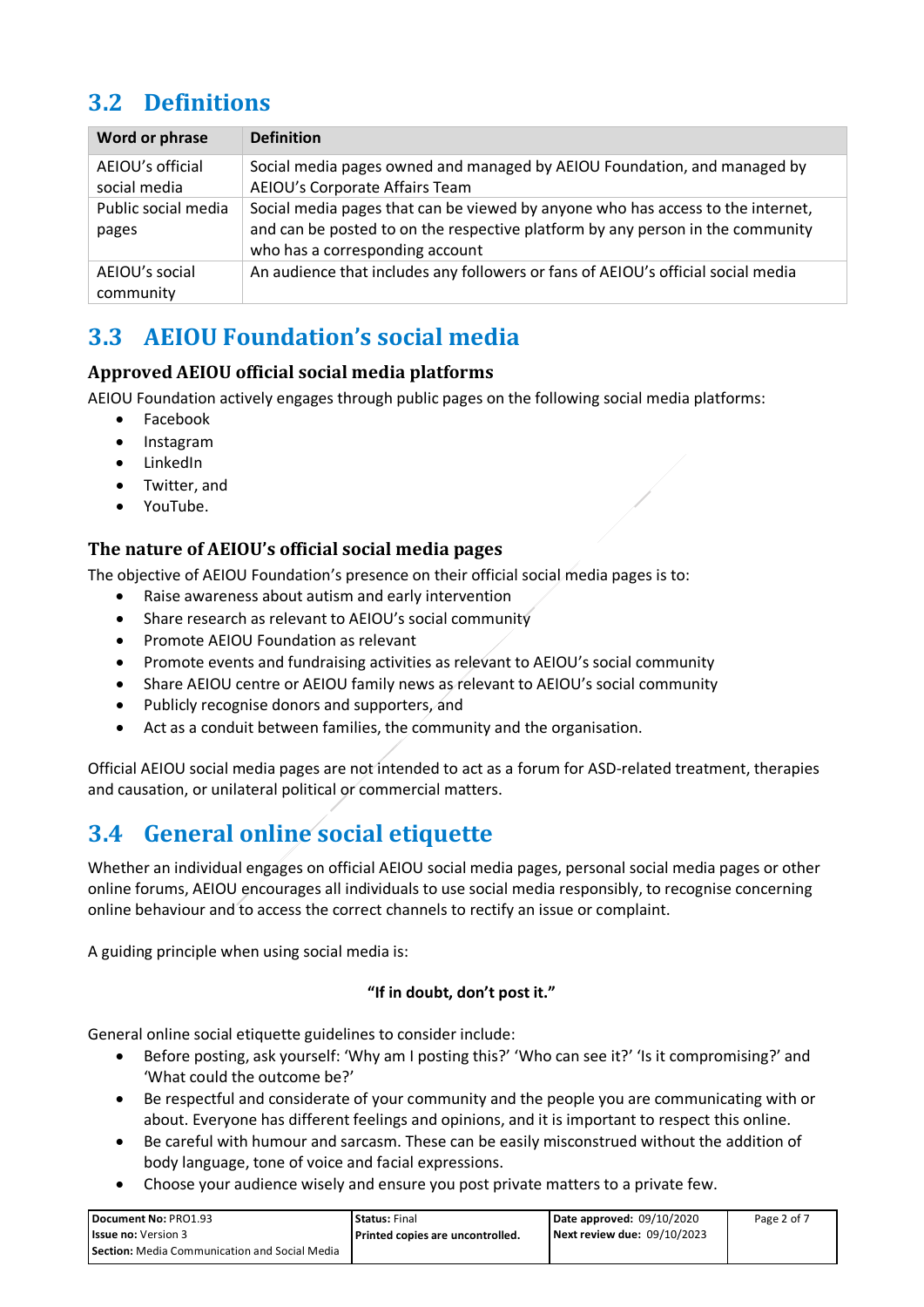- Take a moment to think before you publicly name someone or discuss a person you have had a negative experience with. It may reflect poorly on you and AEIOU as an organisation, and you may also risk defaming the person.
- Read the rules of conduct / community standards of a particular social media or online forum page. Every user has the right to have the same positive experience online. The services you're using use these guidelines to help guide and support you so that you know what will and won't be tolerated on their service. Read the guidelines, so you know the appropriate rules of posting and what to do if you need to report something you see on this service.
- Be forgiving. The online world can be very different from the offline world, so try to be understanding of others when they struggle with online communication. If you see something online that you don't think is appropriate, you can use reporting tools to flag it to the site's safety team.

## **3.5 AEIOU's Social Media Community Guidelines**

AEIOU's Social Media Community Guidelines apply to all parents and carers—and official and unofficial pages—as they would for any other members of AEIOU's social community.

These Community Guidelines are as follows:

### **Privacy**

As an organisation that is charged with protecting the safety and wellbeing of our children as part of our service, their privacy is our main priority. Please do not post any personal information which might identify either yourself or another person, child, family or staff member which is against the wishes of that person or their legal guardian.

#### **Complaints or claims**

Any reference to claims against a child or a staff member working with our children will be immediately removed from the page and you will be asked to make contact with us directly. If you have something important to discuss with us, please do so via the correct channels (e.g. with your Centre Manager, through Central Office or through our confidential online Feedback, Complaints and Compliments form).

### **Acceptable content**

AEIOU accepts and encourages fair and appropriate content on this page, such as:

- Informed debate and discussion
- Courteous, respectful and supportive comments, and
- Freedom of expression and opinion.

### **Unacceptable content**

AEIOU opposes and will not condone content on this page that is:

- Misleading or inaccurate
- Threatening or harassing
- Defamatory, disrespectful, rude or profane
- Discouraging to others who want to engage
- Repetitive content which is consistently off-topic or judged to be "trolling"
- Solicitations or advertisements
- Facilitating illegal activity, and/or
- Hate speech which directly attacks others based on their race, ethnicity, nationality, religious beliefs, sexual orientation, sex or gender identity, and/or disability or disease.

#### **How we moderate**

| Document No: PRO1.93                                 | <b>Status: Final</b>             | Date approved: 09/10/2020   | Page 3 of 7 |
|------------------------------------------------------|----------------------------------|-----------------------------|-------------|
| <b>Issue no:</b> Version 3                           | Printed copies are uncontrolled. | Next review due: 09/10/2023 |             |
| <b>Section:</b> Media Communication and Social Media |                                  |                             |             |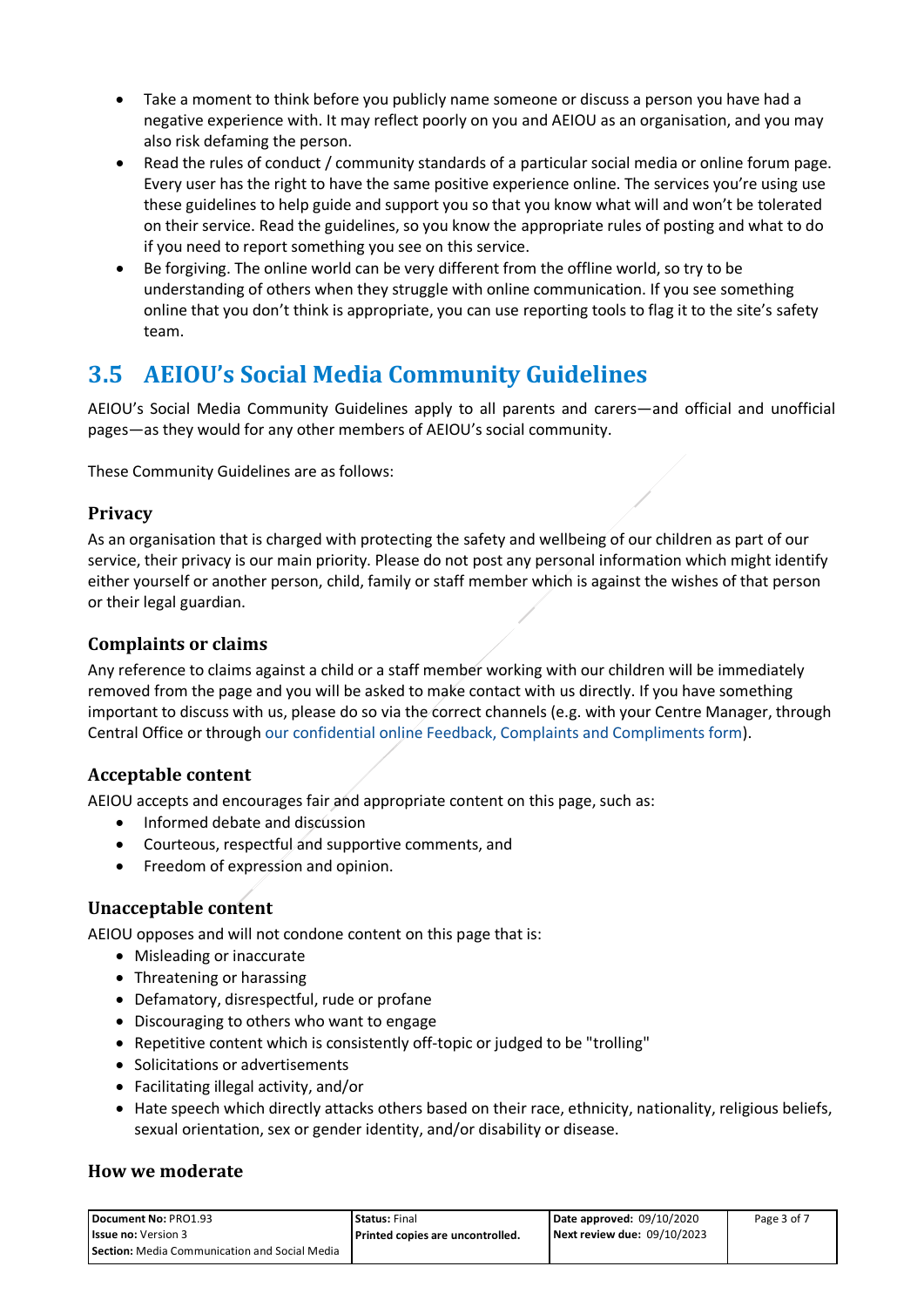As the administrators of AEIOU Foundation's official Facebook page, AEIOU reserves the right to moderate and remove content we deem to be inappropriate or offensive. If we do so, we'll make sure you are aware what has occurred. If we find ourselves removing your content in accordance with these Community Guidelines on a regular basis, we may be required to block you from our page for a period of time.

If you believe your content should not have been removed, please contact the AEIOU Communications Team at [communications@aeiou.org.au.](mailto:communications@aeiou.org.au)

## **3.6 AEIOU's official social media pages**

AEIOU's official social media pages are managed by AEIOU's Corporate Affairs Team.

AEIOU values the input, contributions and engagement of our parents and carers with our official social media pages. Parents, friends and community members are encouraged to post content on the site, and AEIOU enjoys hearing stories and anecdotes from families, along with helpful tips and information that might benefit other families.

Any enquiries should be made by private message to any of AEIOU's official social media accounts and will be considered for posting on official social media.

### **3.6.1 Submitting content to be posted by AEIOU**

Information and multimedia content regarding stories, events, news articles and social commentary that may be relevant to AEIOU's social media community are welcomed from individuals. These content ideas can be submitted to AEIOU by private message to any of the official social media accounts and will be considered for posting on official social media.

AEIOU endeavours to ensure that the content (particularly the centres and children portrayed in social media posts) is balanced. However, not every content idea, photo or video that is submitted can be uploaded, nor can each child be featured on every occasion. AEIOU reserves the right to assess content supplied by individuals, taking into consideration time constraints, the ongoing Social Media Content Schedule and specific target audiences, and upholding the key purposes of the page.

### **3.6.2 Acceptable content for official posting**

AEIOU **will** consider uploading the following types of information on official social media sites:

- AEIOU event information
- Photo and video libraries from AEIOU events and centres
- AEIOU and autism related news releases
- Autism related facts and general information, and
- Children's milestones and case studies with relevant approval.

### **3.6.3 Inappropriate content for official posting**

AEIOU **will not** upload content relating to the following (unless otherwise approved by management):

- External persons selling or promoting merchandise, treatments, therapy items or education
- Links to external donation campaigns or other not-for-profit organisations
- Photos or videos without prior approval
- Obscene or offensive material
- Political matters not directly related to the goals and values of the organisation and/or not of bipartisan, balanced and objective nature
- Confidential or proprietary information belonging to AEIOU that is not yet in the public domain, and
- Scientifically unproven, misleading and/or ill-informed information about causes and/or treatments for ASD.

| Document No: PRO1.93                                 | <b>Status: Final</b>             | Date approved: 09/10/2020   | Page 4 of 7 |
|------------------------------------------------------|----------------------------------|-----------------------------|-------------|
| <b>Issue no: Version 3</b>                           | Printed copies are uncontrolled. | Next review due: 09/10/2023 |             |
| <b>Section:</b> Media Communication and Social Media |                                  |                             |             |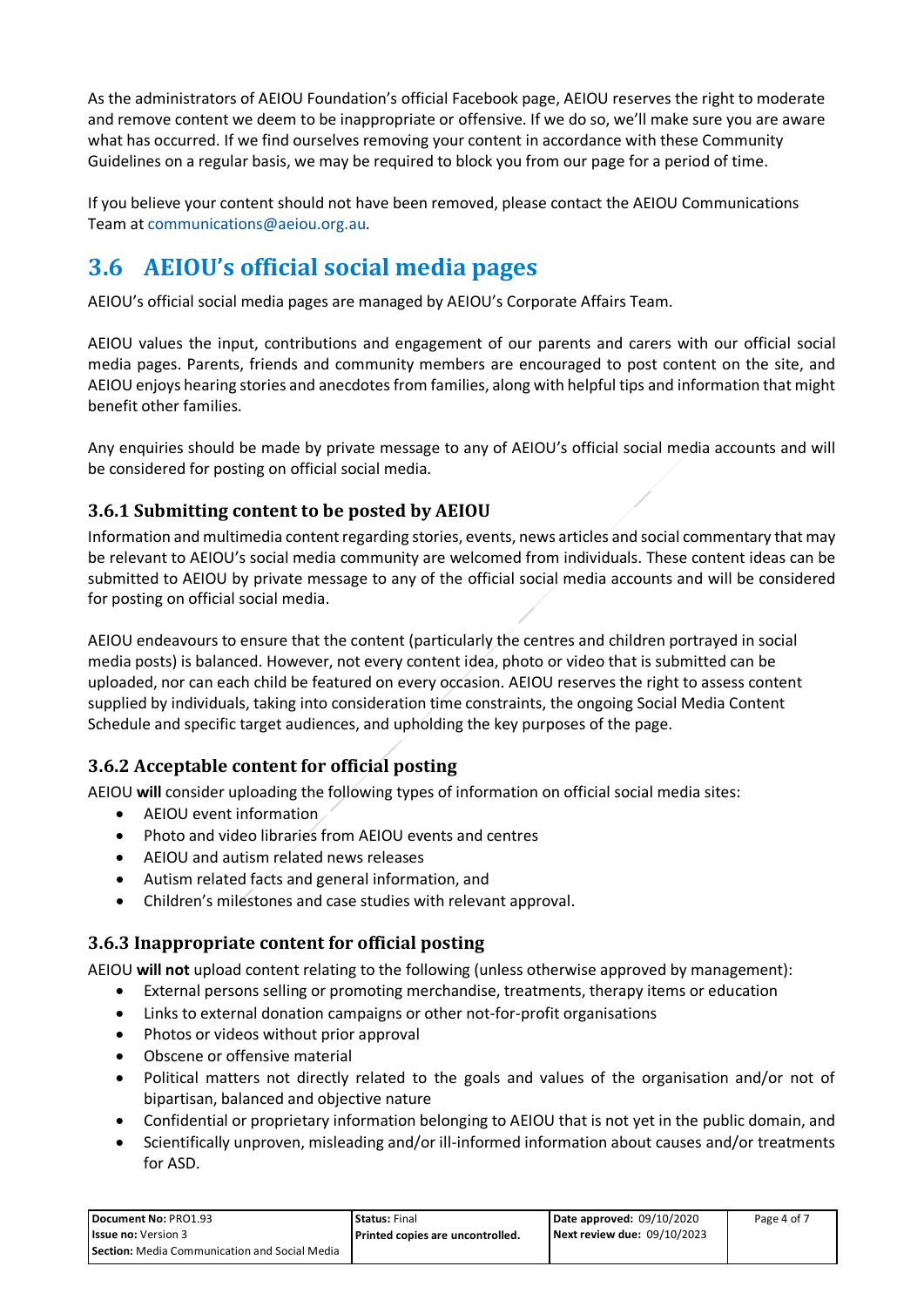### **3.6.4 Posting official photographs and videos of children online**

AEIOU regularly shares stories, photos and videos via its social media pages. Parents are asked to sign a Social Media Consent Form at the time of enrolment to indicate whether their child's image may be posted on social media. (AEIOU cannot stop other Facebook users from liking, or sharing this content; however, parents and carers should be aware that this may occur in some instances.

AEIOU has a responsibility to ensure that photographs represent the child appropriately, with reference to the learning or therapy outcomes in the program.

AEIOU cannot stop other Facebook users from liking, or sharing this content; however, parents and carers should be aware that this may occur.

## **3.7 Centre-based social media pages or groups (with reference to AEIOU)**

#### **3.7.1 Creating centre-based social media pages or groups**

AEIOU recognises families often value the opportunity to engage with other parents and carers from their local centre, to develop relationships and to share tips and advice, or other news regarding forums, events or initiatives based in the centre.

AEIOU Foundation does not manage or administer any private pages or groups. Reflecting the right to privacy and personal information for families accessing the service, AEIOU recommends that these groups are made accessible to current families only, and therefore should not include families or individuals who are not yet enrolled in the centre or who have transitioned from the program. These centre-based pages should always remain respectful, and the page administrators are responsible for ensuring content is monitored and moderated.

AEIOU recommends that the page administrators ensure content is fair and appropriate by monitoring and/or moderating content that opposes AEIOU's Social Media Community Guidelines.

AEIOU also encourages the page administrators to:

- Notify the centre manager regarding any escalating issues, and
- Notify the person whose content has been deleted—or allowing the centre manager to do so.

### **3.7.2 Administering centre-based social media pages or groups**

Historically, parents have indicated it can be onerous to act as the sole page administrator of a centrebased social media page or group for indefinite or ongoing periods of time. For this reason, the parent group should nominate two administrators each semester (i.e. biannually) and the responsibility will be shared. Past parents cannot moderate the site.

### **3.7.3 Complaints and grievances on centre-based social media pages or groups**

It is understandable that parents and friends of any organisation will need to raise an issue or complaint from time to time. This also assists AEIOU in improving our service, systems and processes.

AEIOU has a Feedback, Complaints and Appeals policy (POL5.0) Feedback, Complaints Management and Resolution Policy, which families can access in centres, on AEIOU's website and in Enrolment Handbooks. This policy outlines how you can raise a concern, the correct channels for raising a concern and how AEIOU manages complaints.

Posting complaints and/or grievances on social media may lead to erosion of the facts, create unease among other users of the site, and affect the reputation of both the organisation and the individual

| Document No: PRO1.93                                 | <b>Status: Final</b>             | Date approved: 09/10/2020   | Page 5 of 7 |
|------------------------------------------------------|----------------------------------|-----------------------------|-------------|
| <b>Issue no:</b> Version 3                           | Printed copies are uncontrolled. | Next review due: 09/10/2023 |             |
| <b>Section:</b> Media Communication and Social Media |                                  |                             |             |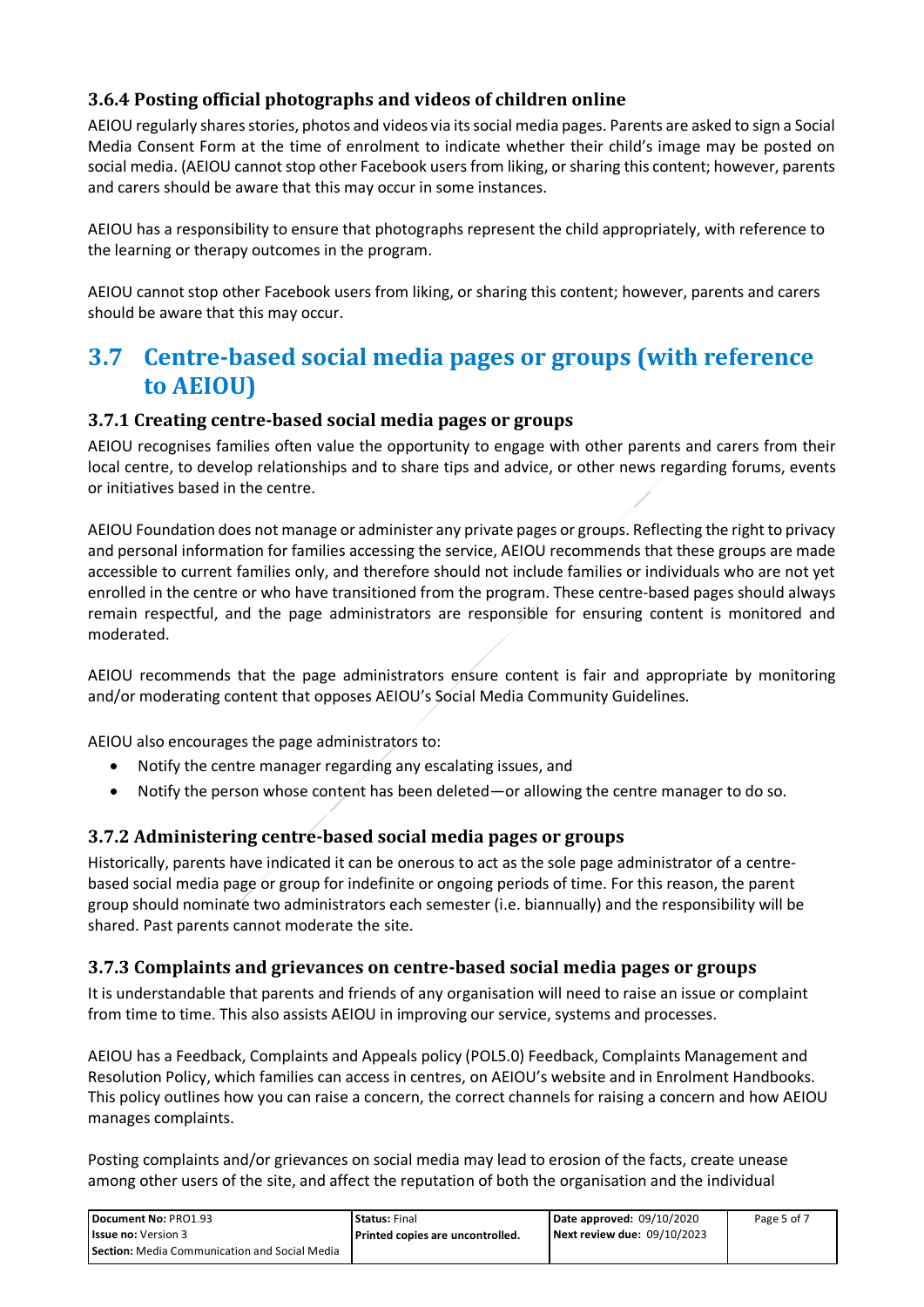involved. AEIOU encourages individuals to raise a concern through the correct channels to ensure a timely response to the issue.

## **3.8 Monitoring and moderation**

All individuals should be aware that official social media pages are monitored by the Corporate Affairs Team daily to ensure content, discussions and other posts reflect AEIOU's brand, values and purpose.

The Corporate Affairs Team reserves the right to moderate content and remove content that opposes these guidelines.

If the page administrator, or another parent or friend of AEIOU is made aware or observes content that reflects negatively on AEIOU, a staff member, or a family, AEIOU requests that the individual alerts their Centre Manager or AEIOU Central Office. The individual has the right to remain anonymous. Once AEIOU has been notified by the individual, AEIOU is then empowered to manage and resolve the situation promptly.

AEIOU will not take responsibility for content posted on an unofficial social media page; however, we will provide governance for any grievance or issue regarding unofficial content.

## **4. References / Information**

## **4.1 Privacy, confidentiality and records requirements**

**Privacy** –Rights related to privacy are set out in Commonwealth Privacy Act 1988, the Australian Privacy Principles and State and Territory Privacy laws. AEIOU Foundation's views and responsibilities related to privacy are set out in AEIOU's Privacy Policy (POL1.3).

**Confidentiality** – All content posted on official AEIOU social media pages must have the express approval of the primary parent or carer, as per the (F1.3B5) Consent to Photograph your Child, Consent to Display Photographs signed by families on enrolment with AEIOU, and must be supported by correct documentation as per the (F1.93A) Social Media Submissions Form signed by an approved centre staff member.

## **4.2 Related documents**

| <b>Doc Number</b> | <b>Title</b>                                                              |
|-------------------|---------------------------------------------------------------------------|
| <b>POL1.1</b>     | Risk Management Policy                                                    |
| <b>POL5.0</b>     | Feedback, Complaints Management and Resolution Policy                     |
| PRO1.81           | Issues and Crises Communications (Media) Procedure                        |
| PRO1.91           | Media Procedure                                                           |
| PRO1.92           | Social Media Guidelines for Staff Members Procedure                       |
| F1.93A            | Social Media Submission Form                                              |
| PRO1.94           | <b>Communications Procedure</b>                                           |
| <b>POL1.3B</b>    | AEIOU - Privacy Notice Policy – Public Policy                             |
| F1.3B5            | QK Consent to Photograph your Child - Consent to Display Photographs Form |

## **5. Document Management and Review**

The organisation shall review, amend and/or update this document from time to time. Document reviews are scheduled in accordance with document management and Quality Management System Policy and Continual Improvement processes.

| Document No: PRO1.93                                 | <b>Status: Final</b>             | Date approved: $09/10/2020$ | Page 6 of 7 |
|------------------------------------------------------|----------------------------------|-----------------------------|-------------|
| <b>Issue no:</b> Version 3                           | Printed copies are uncontrolled. | Next review due: 09/10/2023 |             |
| <b>Section:</b> Media Communication and Social Media |                                  |                             |             |